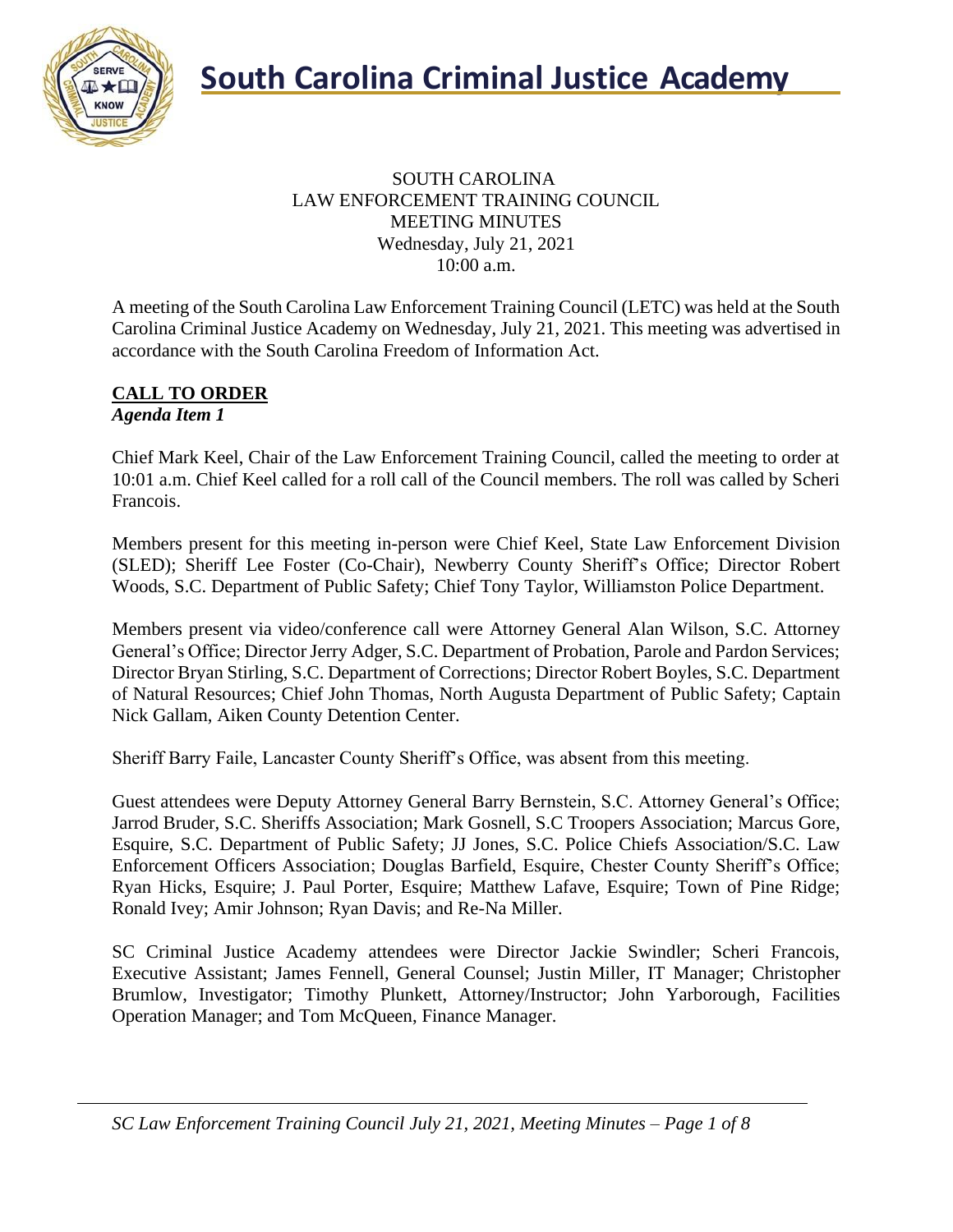

# **APPROVAL OF AGENDA**

*Agenda Item 2*

Prior to a motion being made to adopt the agenda, Chief Keel suggested that the viewing of the Open Carry video be added as an item on the agenda. Upon a motion made by Director Boyles and seconded by Director Woods, Council voted unanimously to amend and adopt the agenda to include the viewing of the Open Carry video.

### **APPROVAL FOR MEETING MINUTES**

#### *Agenda Item 3*

A motion to approve the minutes of the June 21, 2021, meeting was made by Director Boyles and seconded by Director Woods. Council voted unanimously to accept the meeting minutes as recorded.

# **DIRECTOR'S REPORT**

*Agenda Item 4*

#### A. **General Counsel Report**

- Misconduct Cases

#### **Ronald Ivey:** *2020-CJA-09-05 (Chester Co. SO))* **-**

**Summary:** Allegation of physical or psychological abuses of members of the public and/or prisoners. **Request for Final Agency Decision.**

Hearing Officer recommended that Council:

- A) Issue its final agency decision, pursuant to S.C. Code Ann. Regs. 37-107 D., finding that the allegation of misconduct reported against Ronald Ivey by the Chester County Sheriff's Office has been proven by substantial evidence; and
- B) B) Deny Ronald Ivey eligibility for certification as a law enforcement officer in the State of South Carolina, either permanently, for a specified period of time, or pursuant to such other conditions as may be deemed appropriate by Council, pursuant to its authority set forth at S.C. Code Ann. Regs. 37-108 A.

Ronal Ivey attended this meeting to speak on his own behalf and answer questions from Council, if applicable.

Attorney Douglas A. Barfield attended this meeting to represent the agency and answer questions from Council, if applicable.

*SC Law Enforcement Training Council July 21, 2021, Meeting Minutes – Page 2 of 8*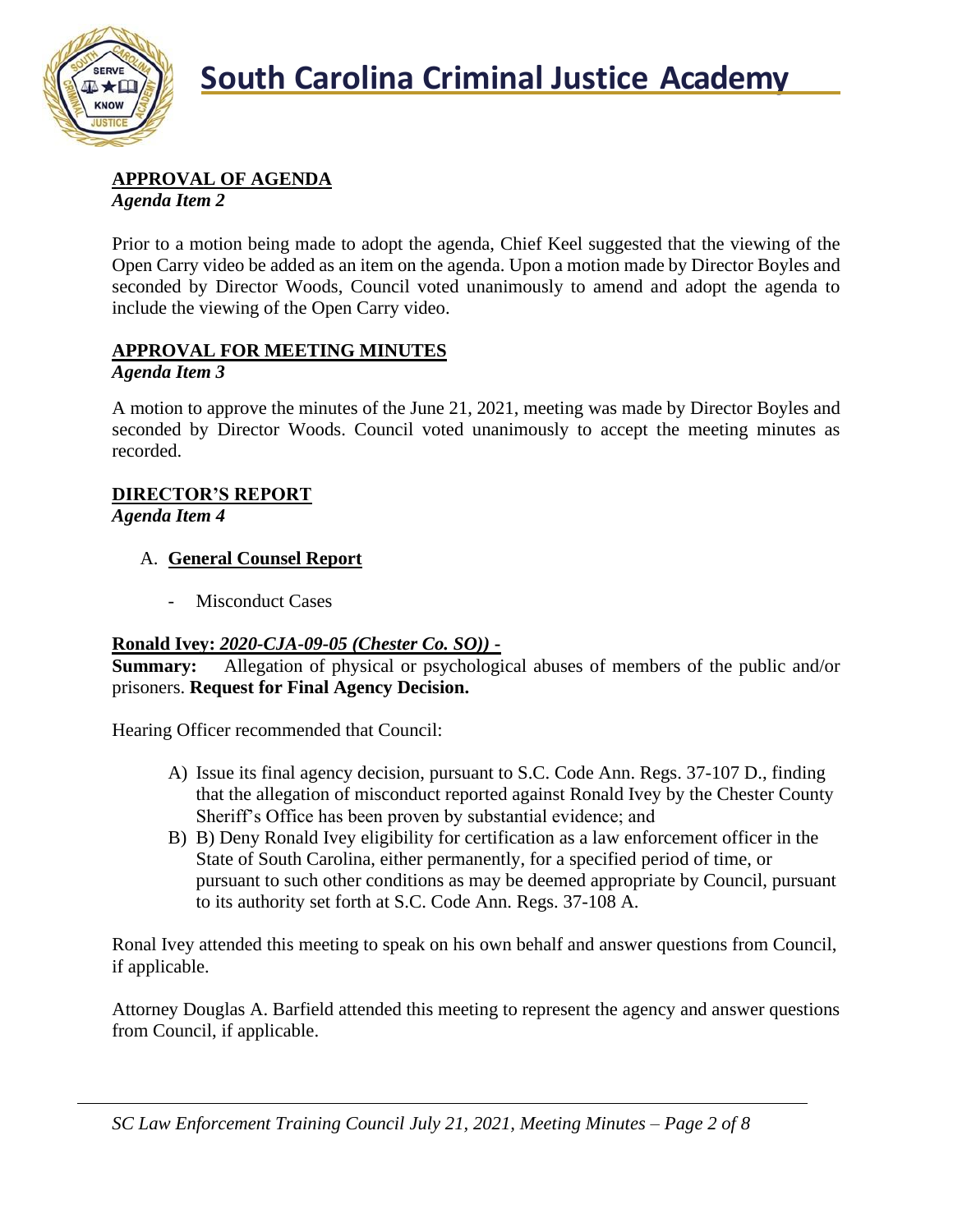

# **South Carolina Criminal Justice Academy**<br>KNOW

After hearing from Mr. Ivey and Mr. Barfield, Director Adger made a motion to accept the recommendation of the Hearing Officer. Chief Taylor seconded the motion. Council voted unanimously to adopt the recommendation of the Hearing Officer to permanently deny Mr. Ivey's eligibility for law enforcement certification. *Please note that Sheriff Foster recused himself from the voting process in this case.*

#### **Thomas Lovingood:** *2020-CJA-03-01 (Pickens Co. Det. Ctr.)***-**

**Summary:** Allegation of willfully making false, misleading, incomplete, deceitful, or incorrect statement to a law enforcement officer, a law enforcement agency, or a representative of the agency, except when required by departmental policy or by the laws of this State. **Request for Final Agency Decision.**

Hearing Officer recommended that Council:

- A. Issue its final agency decision, pursuant to S.C. Code Ann. Regs. 37-107 D., finding that the allegation of misconduct reported against Thomas C. Lovingood by the Pickens County Detention Center have been proven by substantial evidence; and
- B. Impose such sanction as the Council in its discretion deems appropriate pursuant to its authority set forth at S.C. Code Ann. Regs. 37-108 A.

Director Boyles made a motion to permanently deny eligibility for law enforcement certification. Director Stirling seconded the motion. Council voted unanimously to permanently deny Mr. Lovingood's eligibility for law enforcement certification.

#### **Amir Johnson:** *2020-CJA-09-10 (Allendale PD) -*

**Summary:** Allegation of physical or psychological abuse of members of the public and/or prisoners. **Request for Final Agency Decision.**

Hearing Officer recommended that Council:

- A. Issue its final agency decision, pursuant to S.C. Code Ann. Regs. 37-107 D., finding that the allegations of misconduct reported against Amir Johnson by the Allendale Police Department have not been proven by substantial evidence; and
- B. Expunge within thirty (30) days of the final agency decision in this matter, pursuant to the requirements of S.C. Code Ann. § 23-23-150 (M), all evidence related to the allegations of misconduct filed against Amir Johnson by the Allendale Police Department.

Amir Johnson attended this meeting to speak on his own behalf and answer questions from Council, if applicable.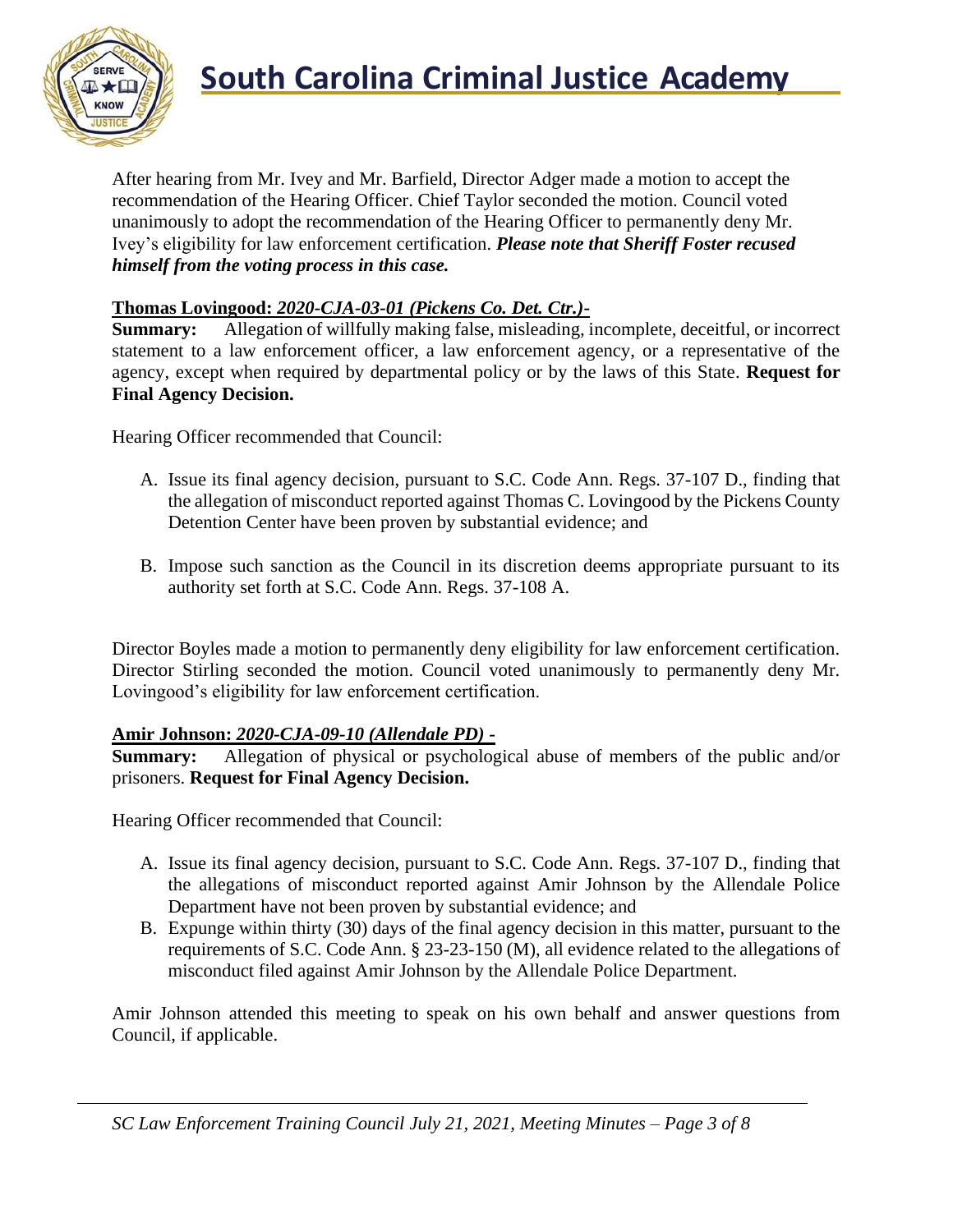

After hearing from Mr. Johnson, Director Adger made a motion to accept the recommendation of the Hearing Officer. Director Woods seconded the motion. Council voted unanimously to adopt the recommendation of the Hearing Officer and grant Mr. Johnson continued eligibility for law enforcement certification. *Please note that Chief Keel recused himself from the voting process in this case.*

#### **Isaiah Spearing:** *2020-CJA-04-04 (North Charleston PD)***-**

**Summary:** Allegations of physical or psychological abuse of members of the public and/or prisoners; dangerous and/or unsafe practices involving firearms, weapons and/or vehicle which indicated either a willful or wanton disregard for the safety of property; willfully making false, misleading, incomplete, deceitful, or incorrect statements to a law enforcement officer, a law enforcement agency, or a representative of the agency, except when required by departmental policy or by the laws of this State. **Request for Final Agency Decision.**

Hearing Officer recommended that Council:

- A. Issue its final agency decision, pursuant to S.C. Code Ann. Regs. 37-107 D., finding that the allegation of misconduct filed against Isaiah Spearing by the North Charleston Police Department has been proven by substantial evidence; and
- B. Impose such sanctions as the Council in its discretion deems appropriate pursuant to its authority set forth at S.C. Code Ann. Regs. 37-108 A.

Captain Gallam made a motion to permanently deny eligibility for law enforcement certification. Sheriff Foster seconded the motion. Council voted unanimously to permanently deny Mr. Spearing's eligibility for law enforcement certification.

#### **Ryan Davis:** *2020-CJA-09-09 (SCPPP)* **–**

**Summary:** Allegation of willfully making false, misleading, incomplete, deceitful, or incorrect statements to a law enforcement officer, a law enforcement agency, or a representative of the agency, except when required by departmental policy or by the laws of the State. **Request for Final Agency Decision.**

Hearing Officer recommended that Council:

- A. Issue its final agency decision, pursuant to S.C. Code Ann. Regs. 37-107 D., finding that an allegation of misconduct reported against Ryan Davis by the South Carolina Department of Probation, Parole, and Pardon Services has been proven by substantial evidence; and
- B. Determine a fitting and appropriate sanction regarding Ryan Davis's continuing eligibility for certification as a law enforcement officer in the State of South Carolina, pursuant to the authority set for at S.C. Code Ann. Regs. 37-108 A.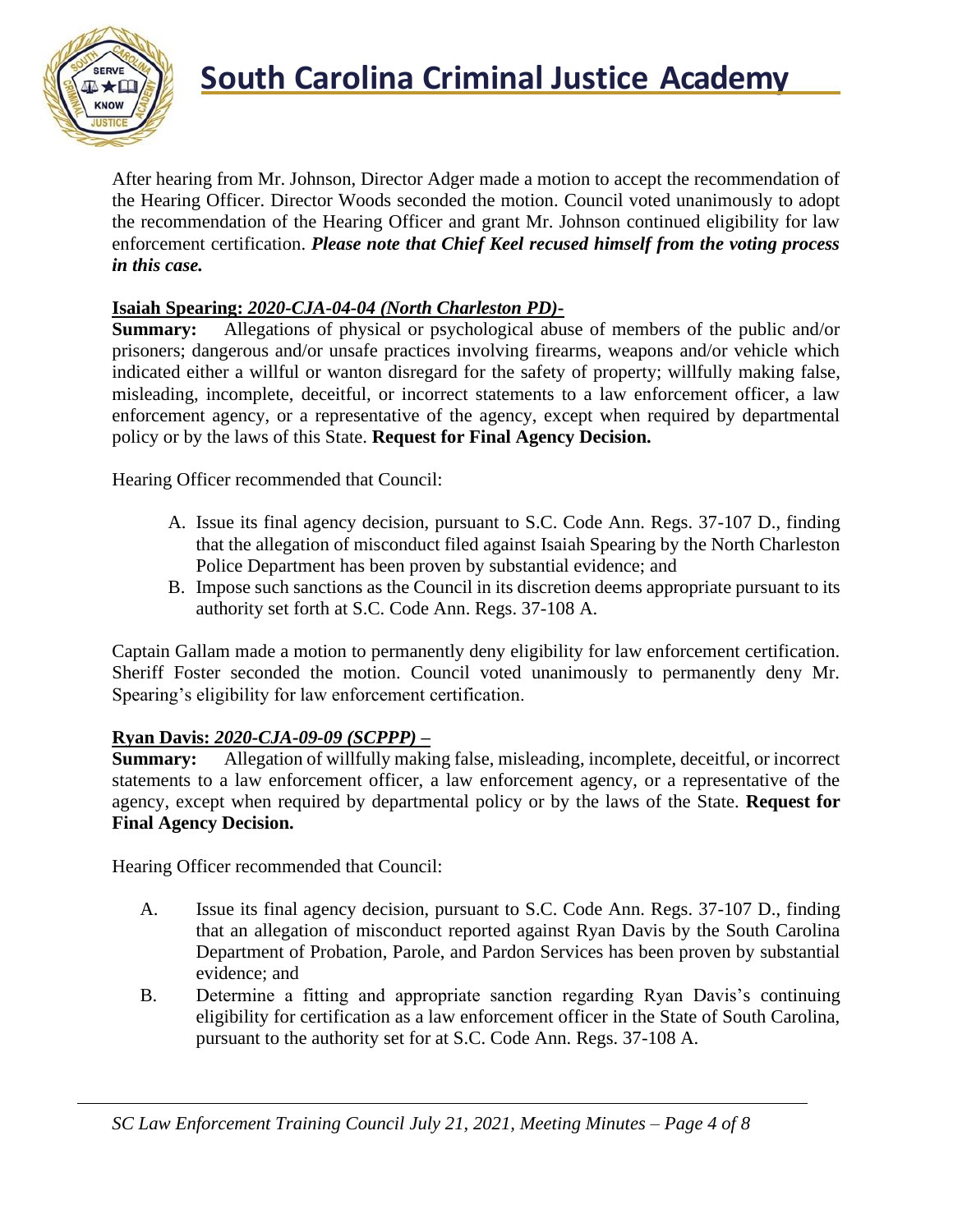

Ryan Davis attended this meeting to speak on his own behalf and answer questions from Council, if applicable.

Attorney Ryan Hicks attended this meeting to represent Mr. Davis and answer questions from Council, if applicable.

Attorney Octavia Wright attended this meeting to represent the agency and answer questions from Council, if applicable.

After hearing from Mr. Davis and both attorneys, Director Woods made a motion to permanently deny eligibility for law enforcement certification. Director Boyles seconded the motion. Council voted unanimously to permanently deny Mr. Davis's eligibility for law enforcement certification. *Please note that Director Adger abstained from the voting process in this case.*

#### **Keith Parks:***2020-CJA-10-24 (Pine Ridge PD)***-**

**Summary:** Allegations of misrepresentation of employment-based information; and willfully making false, misleading, incomplete, deceitful, or incorrect statements to a law enforcement officer, a law enforcement agency, or a representative of the agency, except when required by departmental policy or by the laws of this State. **Request for Final Agency Decision.**

Hearing Officer recommended that Council:

- A. Deny the Respondent's motion for directed verdict based on alleged defects in the October 30, 2020, Personnel Change in Status Report (Misconduct);
- B. Issue its final agency decision, pursuant to S.C. Code Ann. Regs. 37-107 D., finding that the allegations of misconduct reported against Keith Parks by the Pine Ridge Police Department has been proven by substantial evidence; and
- C. Determine a fitting and appropriate sanction regarding Keith Parks' continuing eligibility for certification as a law enforcement officer in the State of South Carolina, pursuant to the authority set forth at S.C. Code Ann. Regs. 37-108 A.

Attorney J. Paul Porter attended this meeting to represent Mr. Parks and answer questions from Council, if applicable.

Attorney Matthew Lafave attended this meeting to represent the agency and answer questions from Council.

After hearing from both attorneys, Director Boyles made a motion to accept the recommendation of the Hearing Officer. Sheriff Foster seconded the motion.

*SC Law Enforcement Training Council July 21, 2021, Meeting Minutes – Page 5 of 8*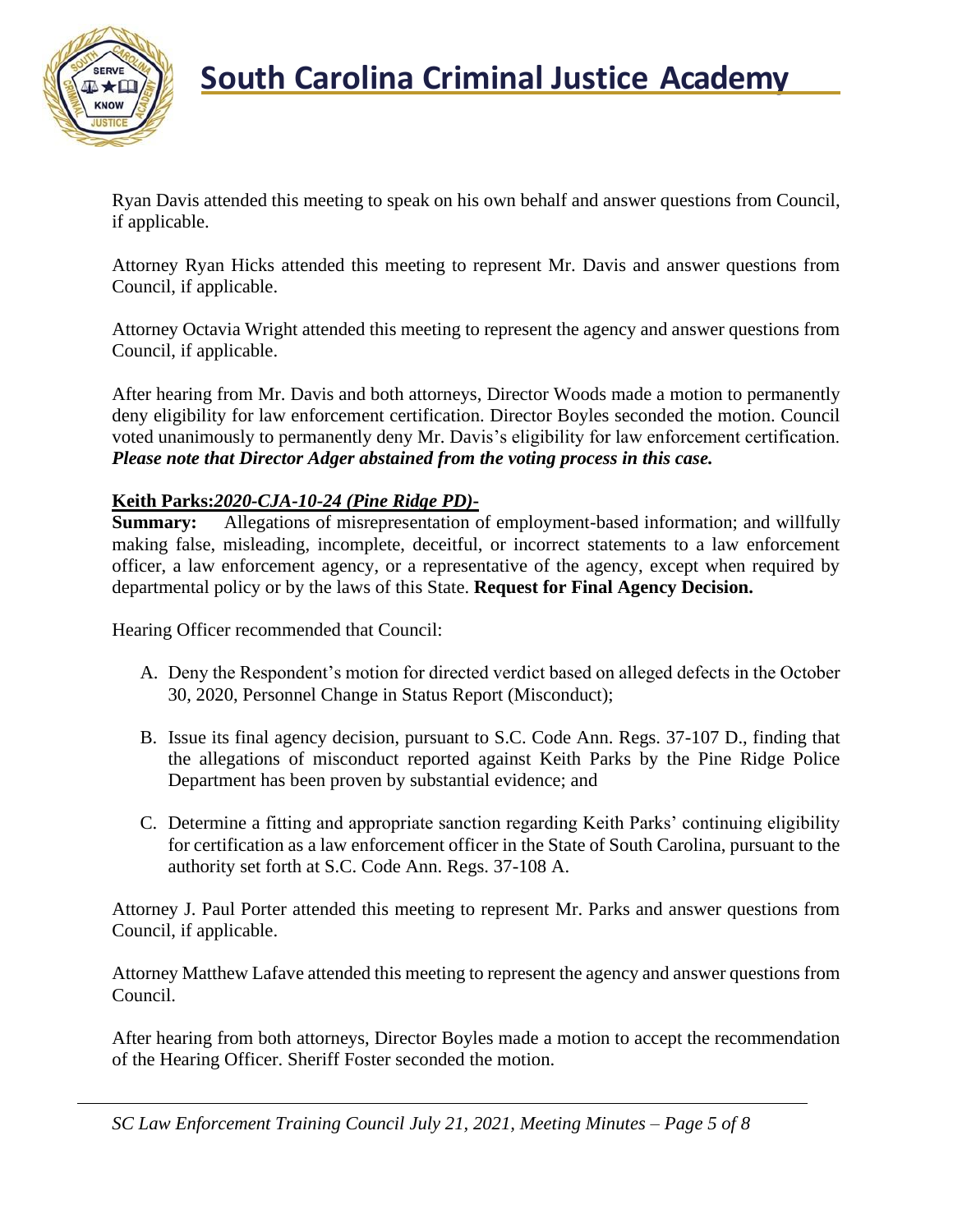

# **South Carolina Criminal Justice Academy**

Prior to the voting process, Director Stirling made a motion to enter an Executive Session to get legal advice from General Counsel James Fennell. Director Woods seconded the motion. Council voted unanimously and entered an Executive Session at 11:28 am.

The meeting was reconvened after Council ended Executive Session at 11:54 am.

Upon reconvening, the voting process based upon Director Boyles's motion took place. Council voted unanimously to adopt the recommendation of the Hearing Officer and permanently denied Mr. Parks' eligibility for law enforcement certification. *Please note that Chief Keel recused himself from the voting process in this case.*

#### **ReNa Miller:** *2021-CJA-02-03 (SCCJA***) – Request for Final Agency Decision**

Hearing Officer recommended that Council:

- A. Issue its final agency decision, pursuant to S.C. Code Ann. Regs. 37-107 D., finding that the allegation of misconduct against ReNa Miller has been proven by substantial evidence; and
- B. Deny permanently ReNa Miller eligibility for certification as a law enforcement officer in the State of South Carolina, pursuant to the authority set forth at S.C. Code Ann. Regs. 37-108(A)(1).

Mr. Miller attended the meeting to speak on his own behalf and answer questions from Council, if applicable.

Mr. Timothy Plunkett attended this meeting to represent the agency and answer from Council, if applicable.

After hearing from Mr. Miller and Mr. Plunkett, Sheriff Foster made a motion to accept the recommendation of the Hearing Officer. Captain Gallam seconded the motion. Council voted unanimously to adopt the recommendation of the Hearing Officer to permanently deny Mr. Miller's eligibility for law enforcement certification. *Please note that Chief Keel recused himself from the voting process in this case.*

## **B. Financial Update**

Tom McQueen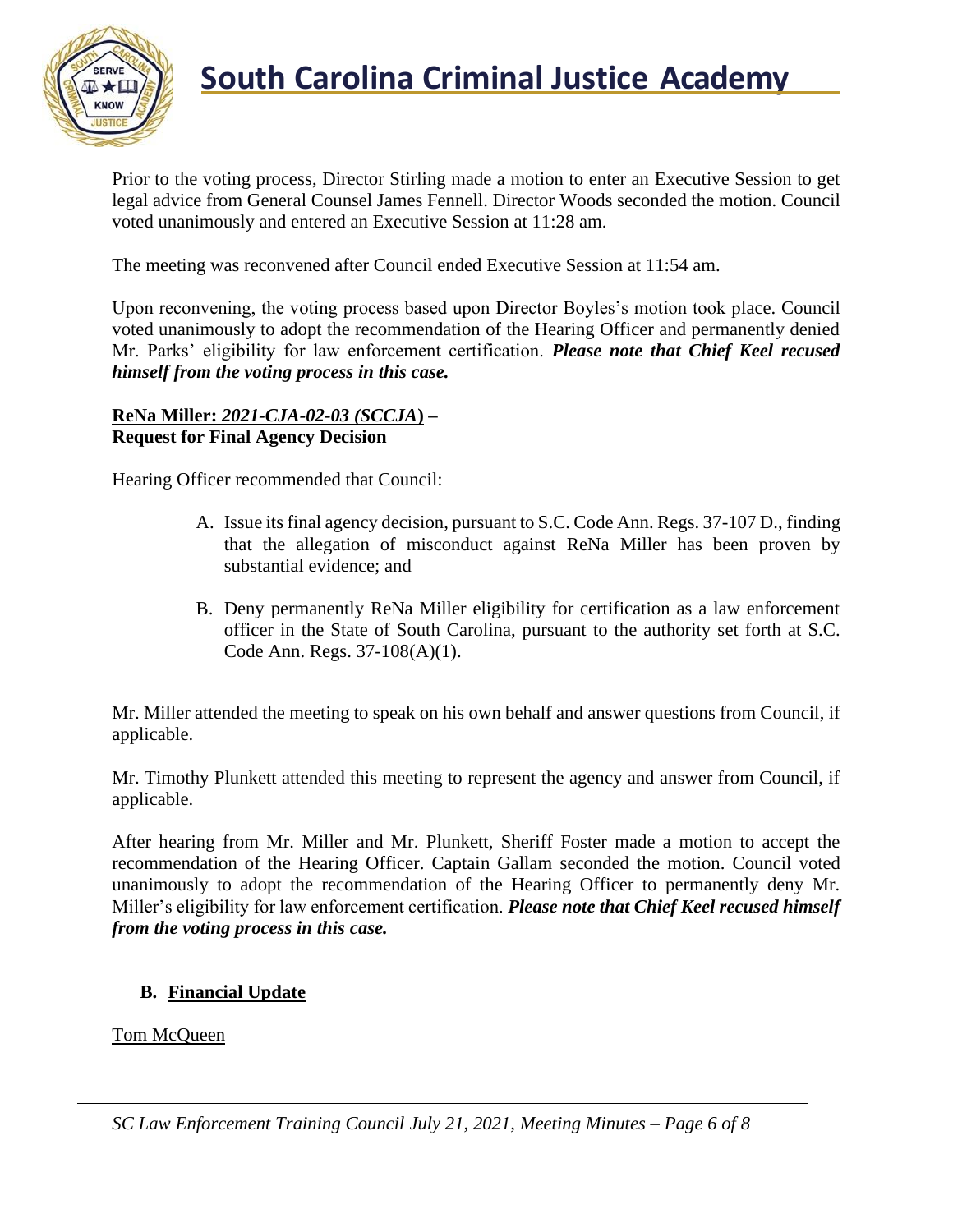

# **South Carolina Criminal Justice Academy**

The Academy finished the year with a decline in Fees & Fines revenue of \$291,000 (6%) compared with the prior year. Through April, the Academy was more than a million dollars lower than the prior year. Then, May and June had receipts that far exceeded expectations by \$726,000. By not having advanced students on campus, the Miscellaneous revenue also declined \$162,000 (74%). However, we continue to receive the \$5 Surcharge funds receiving \$84,000 this year which is \$19,000 more than last year. It is anticipated that by the time the books are closed for FY2021, the Academy will carryforward \$750,000 of General Fund monies, have \$25,000 more in Fees & Fines money and \$78,000 more in \$5 Surcharge money than we began the year with.

Increases in salaries, fringes and new hires increased payroll expenses \$75,000 for the year while other expenditures for the Agency increased only \$116,000, so the Academy remains cognizant of its spending and remaining within the amounts received for the year.

In the FY2022 budget, the Academy was given \$383,135 to replace HVAC units in Buildings 10 & 11; \$ 302,500 for Target System Upgrades; \$ 1,682,000 for FATS Training Building and replacing Building 4; \$ 632,500 for a Paving Project and \$ 2,750,000 for an Emergency Generator for Academy Main Building. Additionally, we were granted an increase in our Federal funds authorization of \$128,000 and \$255,718 for step increases for the instructors.

### **C. Capital Project Update**

#### John Yarborough

#### **Basic Training Village**

We are in the process of getting bids to install awnings over all entrances on the sprung buildings to prevent rain from entering the doors and destroying the carpet.

#### **Capital Projects**

Funded projects for this fiscal year are:

- Replace the HVAC systems in buildings 10 and 11.
- Target system upgrade on range 3.
- Replace 3 modular buildings (F.A.T.S., Forensics, and building 4.)
- Repave the parking lot and pave the gravel parking lot between buildings 4 and 7.
- Install an emergency generator for the main building.

## D. **Director's Comments**

#### Director Swindler